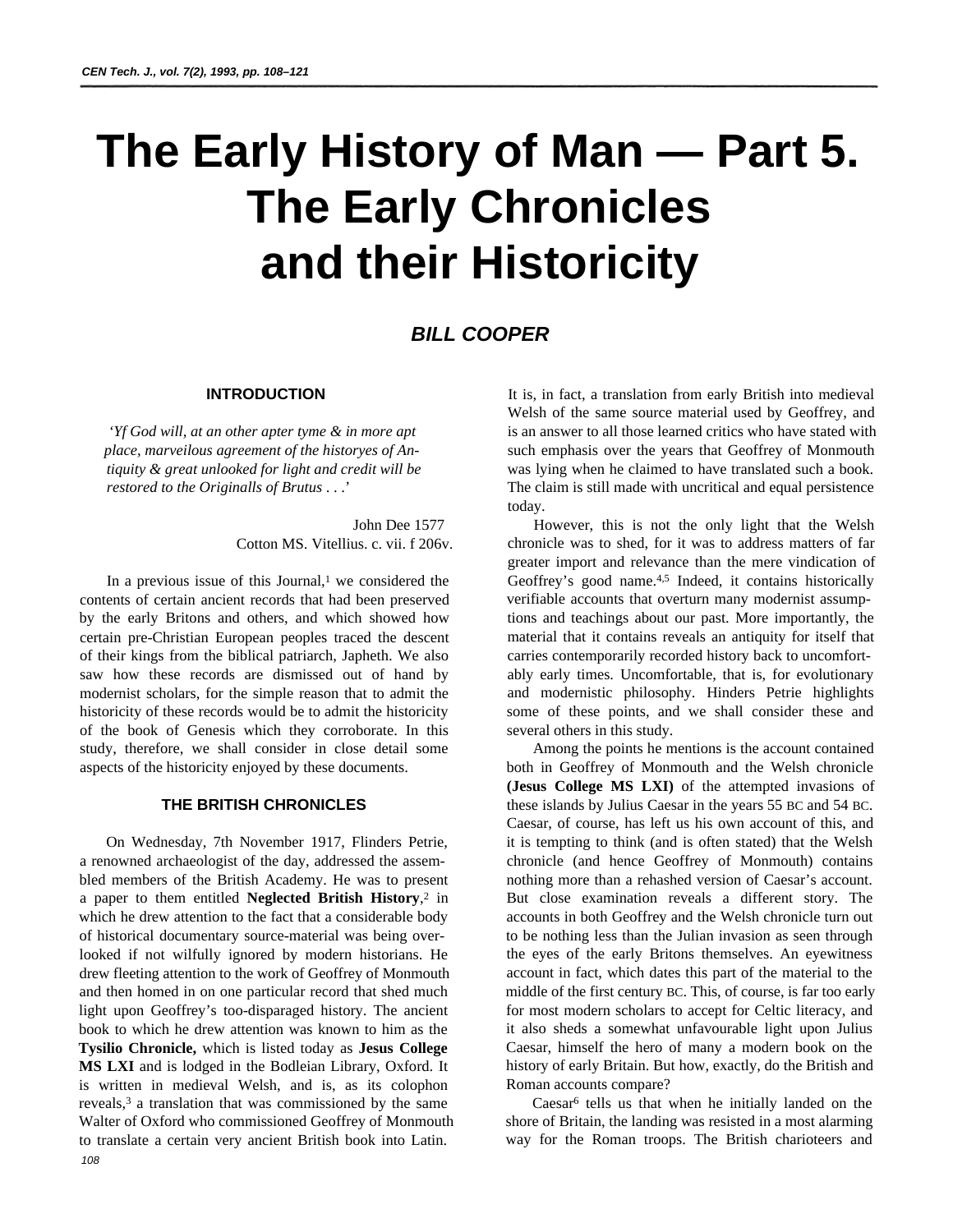cavalry rode into the very waves to attack the Roman soldiers as they tried to leap from their ships into the sea, and the landing was almost aborted due to the unusual nature and sheer ferocity of the attack. Moreover, Caesar had made some very serious miscalculations about the tide and weather that had almost lost him his entire fleet. But what does the **British** account say of all this? Why, nothing. Nothing whatever! There is no triumphant trumpeting about the bravery of the Celtic warriors or the Romans' difficulties in making land. Instead, we hear only how, on first receiving news of the Roman landing, the Britons under their king, Kasswallawn (Caesar's *Cassivelaunus*), gathered together at a certain fort in Kent. Caesar had clearly been resisted merely by a band of local levies of whom the Britons' intelligence reports had taken no account. But why should they? It was only to be expected (by the Britons) that the locals would meet the assault, and the opposition to the landing had been unsuccessful in any case. But perhaps the gathering of the Britons at the Kentish fort is one of the more telling aspects of the affair. The Welsh chronicle names the fort *Doral,* which Geoffrey of Monmouth transposed into Latin as *Dorobellum.7,8* It was known to later Latin writers as *Durolevum,* and was a fortress that stood roughly midway between Rochester and Canterbury. As Flinders Petrie points out, it would have been the ideal meeting place for an assembling army that was uncertain whether the invading force would proceed directly across the Medway towards London, or would skirt along the coast towards Sussex and then head north to London, thus saving itself the task of having to cross the Medway. And yet Caesar never mentions this fort, for the natural reason that he would have been entirely unaware of its existence and name. A medieval monk rehashing Caesar's work would not have mentioned it either for the same reasons. Of further significance is the fact that Nennius writes in his **Historia Brittonum:**

*'Julius Caesar . . . while he was fighting with Dolabella* . . .'<sup>9</sup>

*. . . Dolabella* being mistaken in Nennius's source document for the personal name of a British warrior rather than the fort where the warriors were gathered, thus revealing that by the end of the eighth century at the very latest, a serious corruption of the account of the British manoeuvres from which Nennius drew his own information existed. The fact that no such corruption is evident in the Welsh chronicle (or Geoffrey's Latin version), however, speaks volumes not only for the purity of the information contained in both the Welsh chronicle and Geoffrey, but for the antiquity and undoubted authenticity of their common source material.

Later in his account, Caesar describes in detail how his cavalry came to grief when they encountered the unusual fighting tactics of the Britons.10 He describes these tactics in detail, remarking on their effectiveness. And yet no such description appears in the British account. One could reasonably expect that a later forger or compiler would triumphantly have mentioned how his forebears terrified

and almost defeated the Romans with superior and ingenious fighting tactics, but not a contemporary Briton who was recording the same events as Caesar but from a different vantage point. Why should a contemporary Briton mention tactics with which he and his intended readers (initially the king and his officers) would have been all too familiar?

Three further specific items in both the Welsh chronicle and Geoffrey's Latin account reveal the sometimes garbled nature of the British intelligence reports of the time that were sent over long distances, in two cases from the other side of the Channel, and the natural confusion that arose over the debriefing of warriors and other eyewitnesses who returned from the front line of battle. The first concerns the death of a certain Roman officer. He was named as *Laberius* (Quintus Laberius Durus) in Caesar's account,<sup>11</sup> according to which Laberius died in action during the second campaign in Britain of the year 54 BC. The British account, however, states that Laberius was killed during the first campaign, and, more tellingly, it identifies the soldier concerned as *Labienus*12,13 (Welsh *Alibiens).* Now, the name Labienus would earlier have been known to the Britons from reports reaching them of Caesar's second-incommand who, at the time of Caesar's second invasion and quite unknown to the native Britons, had been left behind in Gaul to administer matters there in Caesar's absence. Thus, learning from prisoners taken in battle that the dead officer's name was Laberius, they confused the names and naturally assumed that this was the Labienus of whom they had heard. It was a perfectly natural error made in wartime conditions, but not one that would have been made by a medieval forger who had Caesar's account in front of him.

Similarly, the second item concerns the garbled British report of a fortress that was erected at Caesar's command when he returned to Gaul. Caesar does not name the fort, whereas the British account reports its name as Odina.<sup>14,15</sup> Flinders Petrie points out that no such place is known, although he does mention that Caesar reports the sending of troops to Lexovii (today's Lisieux), and that the river there, which again Caesar does not name but which is called Olina, suggests the origins of the British report.16 Again, the name Odina (which Caesar does not give) could obviously not have been borrowed from Caesar's account by any medieval hand.

The third incident concerns an inaccurate report by British scouts which led Kasswallawn's intelligence gatherers to assume that Caesar had fled Britain at a time when the Roman army was in fact firmly encamped on those shores. Caesar, having lost valuable ships during a storm, ordered the remaining ships to be taken out of the water and dragged inland to within the perimeter of the Roman camp.17,18 This was a prodigious feat of engineering. Those ships were heavy military transports, and yet the task was well within the (to us familiar) capabilities and engineering skills of the Roman sappers. However, it would not have occurred to the Britons that such a thing would be contem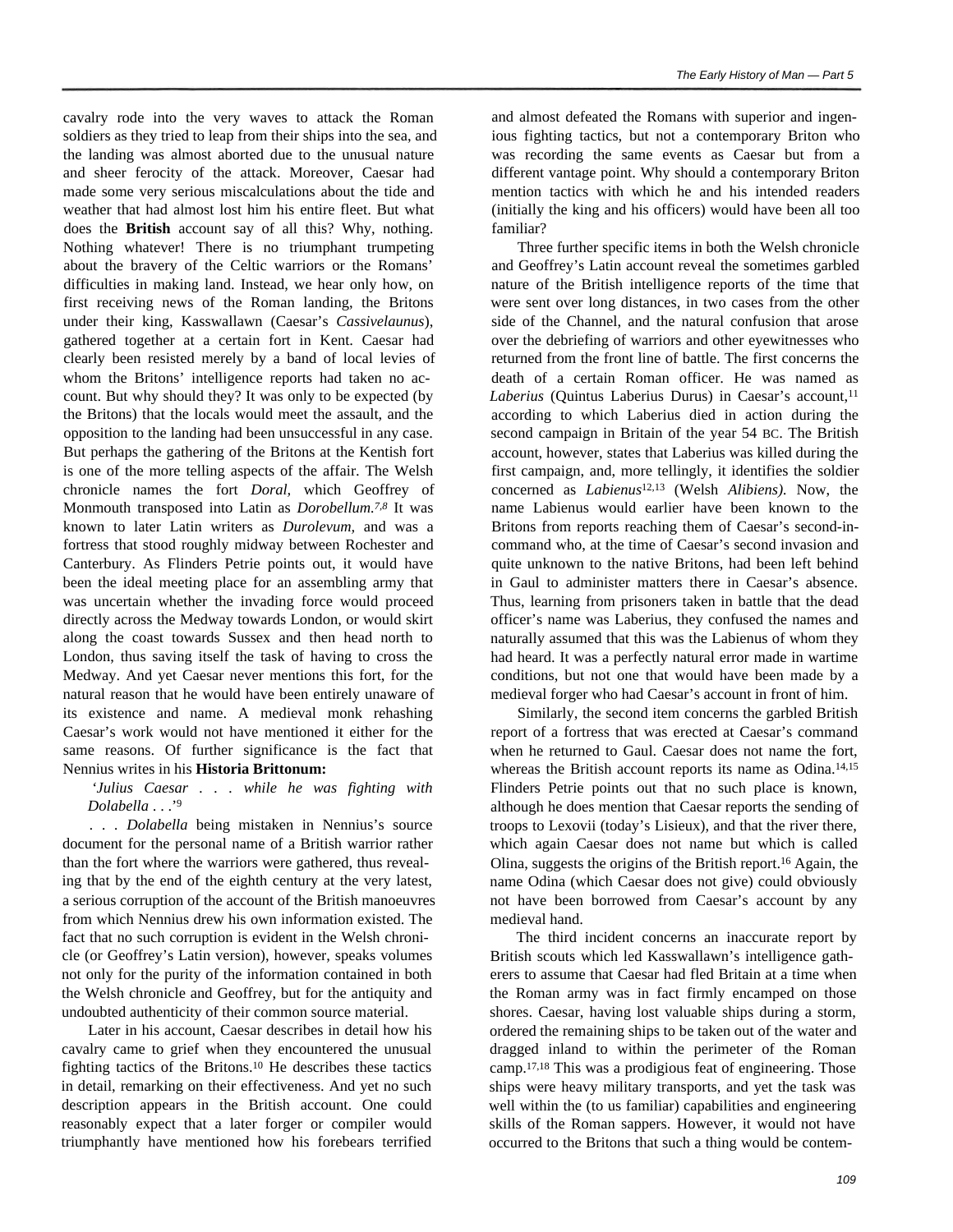plated let alone possible, so when the advance scouting parties of the Britons could no longer see Caesar's ships beached upon the strand, they naturally but wrongly assumed that he had fled those shores and they duly reported as much in their account.

There are later, touching, accounts in the early British chronicles (but on which Flinders Petrie is silent) where mention is made of British warriors fighting against the armies of the kings of Syria and Lybia,19,20 and which look initially like a most unlikely collection of stories. Yet, what becomes of these accounts when we view them in their correct historical perspective? Unlike the Romans, the Britons were never ones to employ foreign mercenaries to do their fighting for them. They knew the dangers involved in such a policy, dangers that were unhappily demonstrated when one British king, Vortigern, later invited the Saxons over to chase away the Picts. As history records, and to Vortigern's everlasting infamy as far as the Welsh are concerned, the Saxons stayed and eventually banished the Britons themselves to a rocky and inhospitable part of the island, Wales. Rather, in times of war or emergency the Britons would band together as separate tribes into one fighting force, and place their many kings under the authority of one overking for the duration of the hostilities. Thus, when the Britons encountered the Roman legions, they were surprised to find not only Romans amongst the enemy's ranks (if there were any Romans at all which is doubtful), but separate legions made up of Syrians, Lybians and every other kind of nationality.21 We know from the archaeological record that Syrians and others did actually make up most of the occupying legions in Britain, and it is therefore not only natural that the Britons should refer to them by the name of their countries of origin, but that they should also assume that the Syrians and others were led into battle by their own petty kings as were the Britons themselves who fought them. And we may note that the mention of these supposed foreign kings is an unsuspected and striking mark of authenticity that no medieval forger would have thought of.

But if this portion of the chronicle contains material that can be dated to the middle of the first century BC, then there is other material that dates back much further. One such item (on which again Flinders Petrie is surprisingly silent) is the account of two men named *Belinus* and *Brennius* in Geoffrey's Latin version, and *Beli* and *Bran* in the Welsh.22,23 One part of their story records how Bran led an invasion of Italy and sacked Rome. Certain modernist scholars have been quick to point out that Rome has never been sacked by the Britons, and that the story is a nonsensical invention. However, a more thoughtful examination would have led them to a somewhat more accurate conclusion, for the sack of Rome by the Celts is told in considerable detail by an early historian of Rome herself, and the early British account of the event is confirmed, and indeed expanded upon, in every point.

The Roman historian in question is Livy (otherwise

known as Titus Livius 59 BC–AD 17), whose **History of Rome** consisted of no less than 142 books, although only 35 of these have survived to the present day. However, it is Book 5 of Livy's history that contains the rather illuminating account that follows.<sup>24</sup> According to Livy, the sack of Rome by the Gallic Celts occurred around the year 390 BC, and Livy has preserved the names of those who were involved in the planning and carrying out of the attack.

The first name is that of the king of the *Bituriges,* a Gallic (Celtic) people who were to give their name to the modern French city of Bourges. The king was *Ambitgatus,* and Livy tells us that he had two nephews, one named *Bellovesus,* and the other *Segovesus*. 25,26,27 These two names also appear in the British account where they are given as *Beli* in the Welsh chronicle and *Belinus* and *Segnius* (the king of the Allobroges or Burgundians) in Geoffrey of Monmouth. The Welsh chronicle mentions Segnius as the prince of the Burgundians (*Byrgwin*, another term for the Allobroges) but does not name him. Both names, however, must have been given in the original British source-material for them to appear in both Geoffrey and the Welsh chronicle.

It is here, however, that Livy sheds some interesting light upon the Celtic royal families of the early fourth century BC. According to both Geoffrey and the Welsh chronicle, the father and mother of Belinus and Brennius were Dunvallo Molmutius (Welsh *Dyfnal Moel Myd)* and Tonuuenna (Welsh *Tonwen*). We know from the genealogy around which both Geoffrey's and the Welsh account are built, that Dunvallo was of British descent. Which means that Tonuuenna, whose genealogy is not given, could easily have been the sister of the Gaulish king, Ambitgatus, as is implied in Livy when he calls Bellovesus (the British Belinus and son of Tonuuenna) the nephew of Ambitgatus. There is nothing at all unlikely or improbable in such a relationship. Indeed, marriage between the British and continental Celtic royal families would be an entirely natural and expected event.

Which brings us to the name of the leader of the Gallic sack of Rome, whom Livy names as *Brennus*. <sup>28</sup> This is almost identical to the transposition into Latin of the British name of Bran that Geoffrey gives (Brennius), and the fact that Geoffrey and Livy are such distinct and independent authorities reveals that, contrary to some assertions, neither of them were making up the names of their characters as they went along. That neither Geoffrey nor the Welsh chronicle are merely copies or rehashes of Livy's account is abundantly evident when one compares the British account with that of Livy. There are far too many important and fundamental differences between them to suggest that one is dependent on the other. And yet they are all clearly and independently referring to the same historical event, namely the Celtic sack of Rome in ca 390 BC, but viewing that event from different camps.

We may carry the story back another generation by referring to the laws of Dunvallo, the father of Belinus and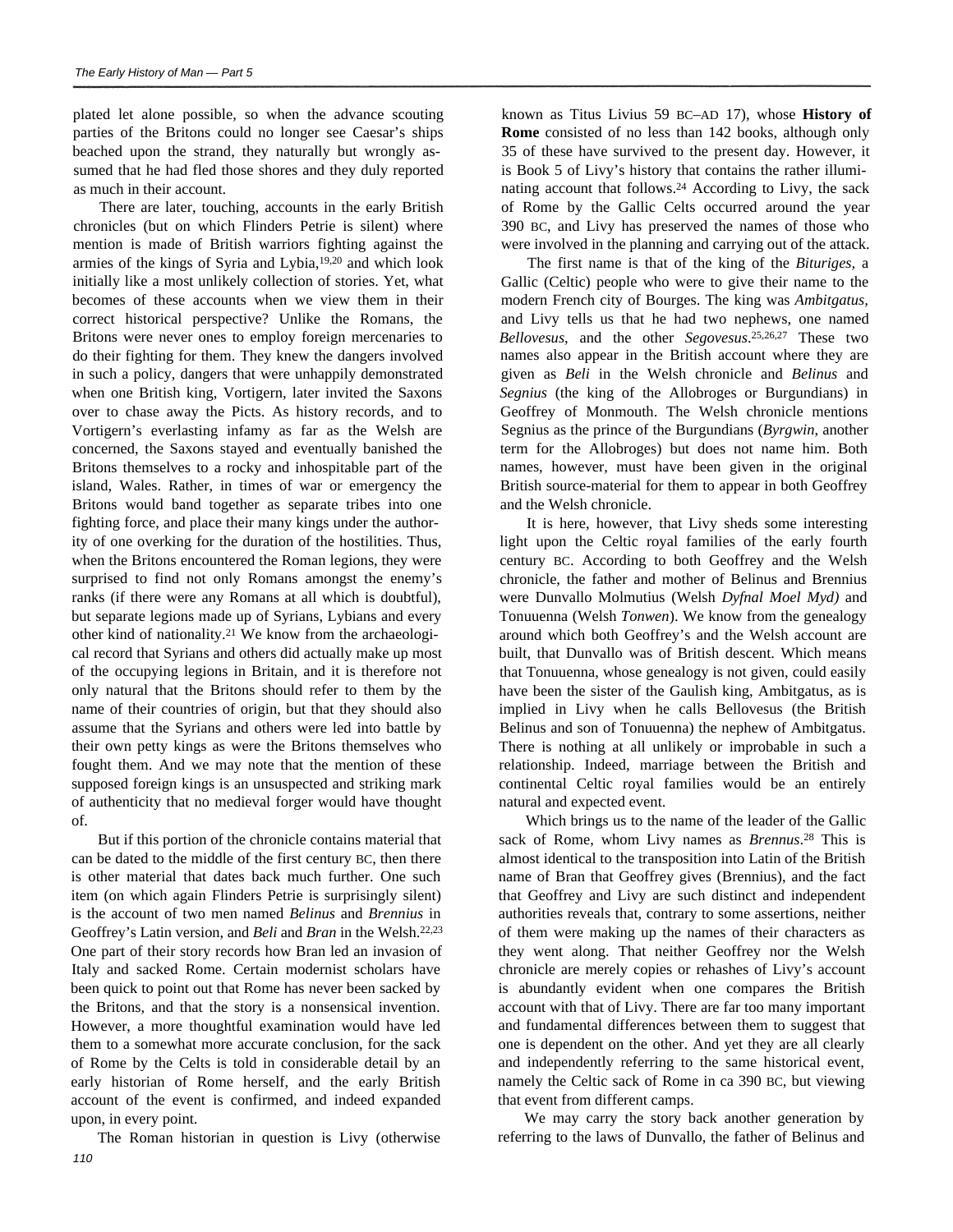Brennius, which were known as the Molmutine Laws and which Geoffrey tells us were still held in high esteem by the Britons (Welsh) of Geoffrey's own day.<sup>29</sup> However, not only were they held in high esteem in Geoffrey's day, they have also survived to the present, and they clearly reveal their pagan origins.<sup>30</sup> The light that they shed upon the society in which the early Britons lived is set out by Flinders Petrie, who tells us in his own words about the laws and their application. But the history of the early Britons can be carried back further still, much further back, to the 12th century BC in fact, the time of the very foundation of the British nation.

The story is told of how a colony once landed on these shores, a colony led by one Brutus *(Bryttys* in the Welsh chronicle). It was from this Brutus that the British people derived their name, but what interests us here is how, and by which route, the colony arrived on these shores in the first place. Again, we are indebted to Flinders Petrie for bringing to our attention the following details:

*'After leaving Greece Brutus'* (and his colony) *'sails to Africa, and then passes the Philenian altars, a place called Salinae, sails between Ruscicada and the mountains of Azara in danger of pirates, passes the river Malua, arrives in Mauretania, and reaches the pillars of Hercules. On this passage the ignorant editor notes: "It is probably impossible to discover whether these names describe existing places, or are purely the invention of the author." Now all these places are known, and they are all in consecutive order. The longitudes in Ptolemy are here added, for clearness. The Philenian altars (46°45') were two great sand heaps, for the story of which see Sallust; they would be well known as the boundary between Carthage and Egypt, but of no importance in late Roman times. Next, Salinae are the stretch of salt lagunes (33° to 34°), which would be important to mariners for salting fish. Next, Ruscicada (27°40') is a headland to the south of Sardinia; Brutus sailed between this and the mountains of Azara, and Ptolemy names a mountain tribe of Sardinia as the* **Algebra** *filterally prevalence of pirates noted here gives the reason for naming the Sardinian mountains, as mariners could stand well off the African coast by sighting Sardinia, which lay 120 miles north, and thus escape the pirate coast track without losing their bearings. Next is the river Malua (11°10'), which was important as the boundary of early Mauretania. Lastly, the pillars of Hercules (6°35'–7°30'). The general character of these names selected is that of points well known to mariners, such as any seaman might readily give as stages of a voyage. How then do they come into the Brut legend? They cannot have been stated by any seaman after AD 700, as the Arab conquest wiped out the old names and old trade. Did a medieval writer, then, extract the names from a Roman author? No single author seems to contain all of them: Ptolemy*

*omits Salinae, Pliny omits Salinae and Azara, Strabo only has the Philanae, the Antonine itinerary only Rusiccade and Malua, the Peutingerian table only Rusicade, and the Philaeni in a wrong position. When we see the medieval maps, from Cosmas on to the Mappamundi of Hereford, it is impossible to suppose a medieval writer having enough geography at hand to compile such a mariner's list of six minor places in the right order, as they stood during the Roman Empire. If this list was, then, written during the Empire, there is no reason for preferring one date to another. There is, however, internal evidence that this was written before Claudius.'* (that is, 10 BC– AD 54) *'It is after passing the Malua that Brutus arrives in Mauretania. Now Mauretania was only west of the Malua originally; but in the early imperial changes the east of that river was included, and Claudius constituted two Mauretanias, Tingitana and Caesariensis, divided by the river. The geography of the Brut is, then, older than Claudius.*' 31

*The Early History of Man* — *Part 5*

There is much else that Hinders Petrie could have added had he been aware of it. For example, before Brutus sailed with his colony to the African coast on their migration from the mainland of Greece, they were said to have alighted upon an island whose name is given as *Legetta* in the Welsh chronicle, as *Leogetia* in Geoffrey of Monmouth, and which was known as *Leucadia* amongst the classical authors of the Mediterranean world. Today, we know it as Levkas. But there are certain details, important details, that the British accounts mention that could not have been gleaned by any medieval forger simply hearing of the place or seeing it on a map, even one that happened to possess an unusual degree of accuracy for medieval times. For example, although the Welsh chronicle omits the fact, Geoffrey of Monmouth's Latin version recounts the detail of the island's woodlands,  $32,33$  and we note that even today one can still see on the island '. . . *the remnants of the oak forests which were a feature of Levkas well into the nineteenth century*.'<sup>34</sup>

For Geoffrey of Monmouth to be aware of these woods, they must have been mentioned in the original and ancient source-material that he was translating, and we can only ask ourselves whether the presence of oak forests on this sacred island which the Britons long remembered, and the fact that the early Britons (Druids) ever afterwards held the oak tree to be particularly and peculiarly sacred, are entirely unconnected.

However, of added interest is the fact that both Geoffrey of Monmouth and the Welsh chronicle record the presence on the island of a ruined temple that was dedicated to the goddess Diana. There then follow the descriptions in both versions of a most complex ritual performed by Brutus and the nature and attributes of the goddess Diana that could only have come from a pagan source. But there is an added aspect to all this. Diana was considered to be the personification of the moon, and although there is no apparent trace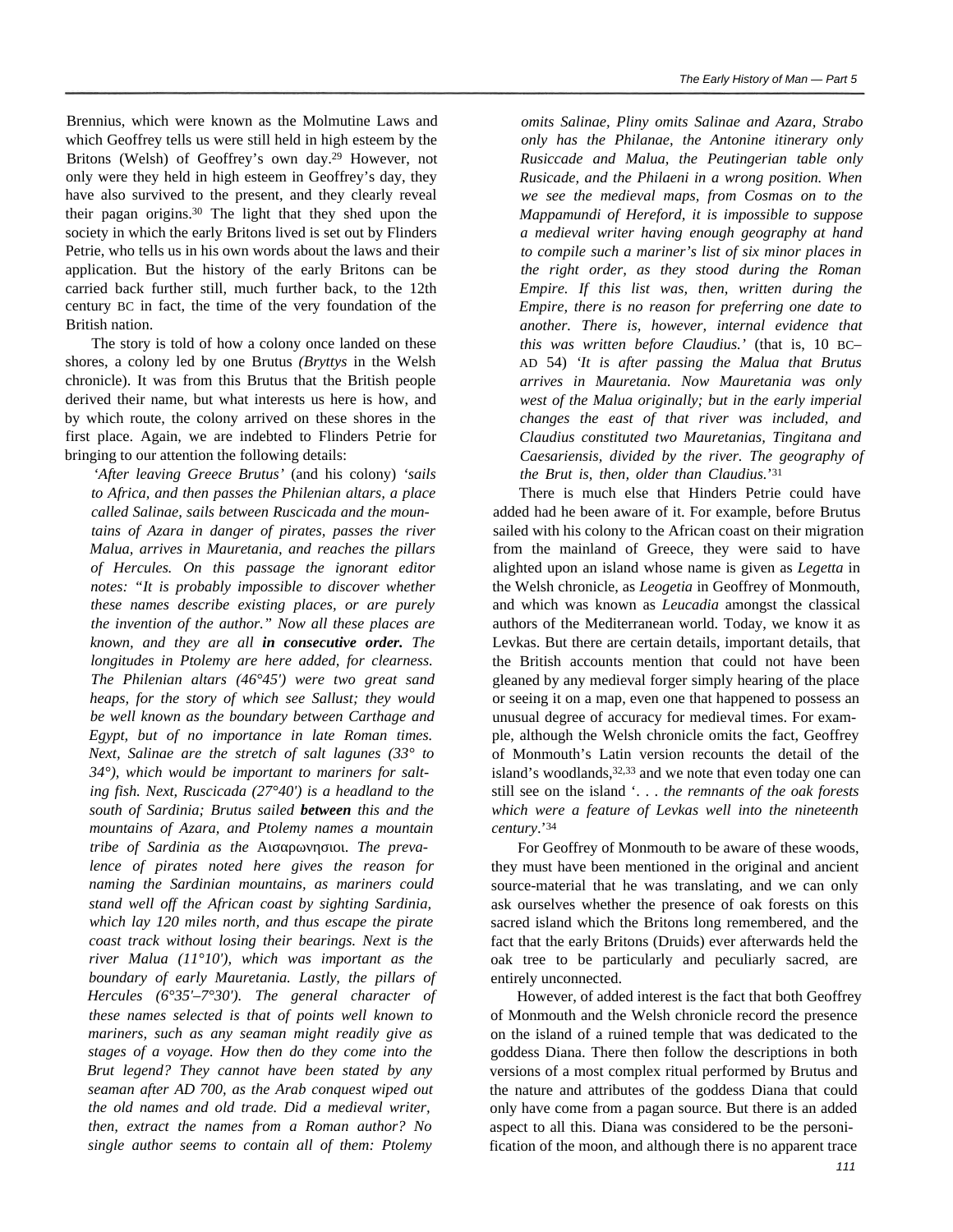| <b>Geoffrey of Monmouth</b> | <b>Jesus College MS LXI</b> | <b>Geoffrey of Monmouth</b> | <b>Jesus College MS LXI</b> |
|-----------------------------|-----------------------------|-----------------------------|-----------------------------|
|                             |                             |                             |                             |
|                             |                             |                             |                             |
|                             |                             |                             |                             |
|                             |                             |                             |                             |
|                             |                             |                             |                             |
|                             |                             |                             |                             |
|                             |                             |                             |                             |
|                             |                             |                             |                             |
|                             |                             |                             |                             |
|                             |                             |                             |                             |
|                             |                             |                             |                             |
|                             |                             |                             |                             |
|                             |                             |                             |                             |
|                             |                             |                             |                             |
|                             |                             |                             |                             |
|                             |                             |                             |                             |
|                             |                             |                             |                             |
|                             |                             |                             |                             |
|                             |                             |                             |                             |
|                             |                             |                             |                             |
|                             |                             |                             |                             |
|                             |                             |                             |                             |
|                             |                             |                             |                             |
|                             |                             |                             |                             |
|                             |                             |                             |                             |
|                             |                             |                             |                             |
|                             |                             |                             |                             |
|                             |                             |                             |                             |
|                             |                             |                             |                             |
|                             |                             |                             |                             |
|                             |                             |                             |                             |
|                             |                             |                             |                             |
|                             |                             |                             |                             |
|                             |                             |                             |                             |
|                             |                             |                             |                             |
|                             |                             |                             |                             |
|                             |                             |                             |                             |
|                             |                             |                             |                             |
|                             |                             |                             |                             |
|                             |                             |                             |                             |
|                             |                             |                             |                             |
|                             |                             |                             |                             |
|                             |                             |                             |                             |
|                             |                             |                             |                             |
|                             |                             |                             |                             |
|                             |                             |                             |                             |
|                             |                             |                             |                             |
|                             |                             |                             |                             |
|                             |                             |                             |                             |
|                             |                             |                             |                             |
|                             |                             |                             |                             |
|                             |                             |                             |                             |
|                             |                             |                             |                             |
|                             |                             |                             |                             |
|                             |                             |                             |                             |
|                             |                             |                             |                             |
|                             |                             |                             |                             |
|                             |                             |                             |                             |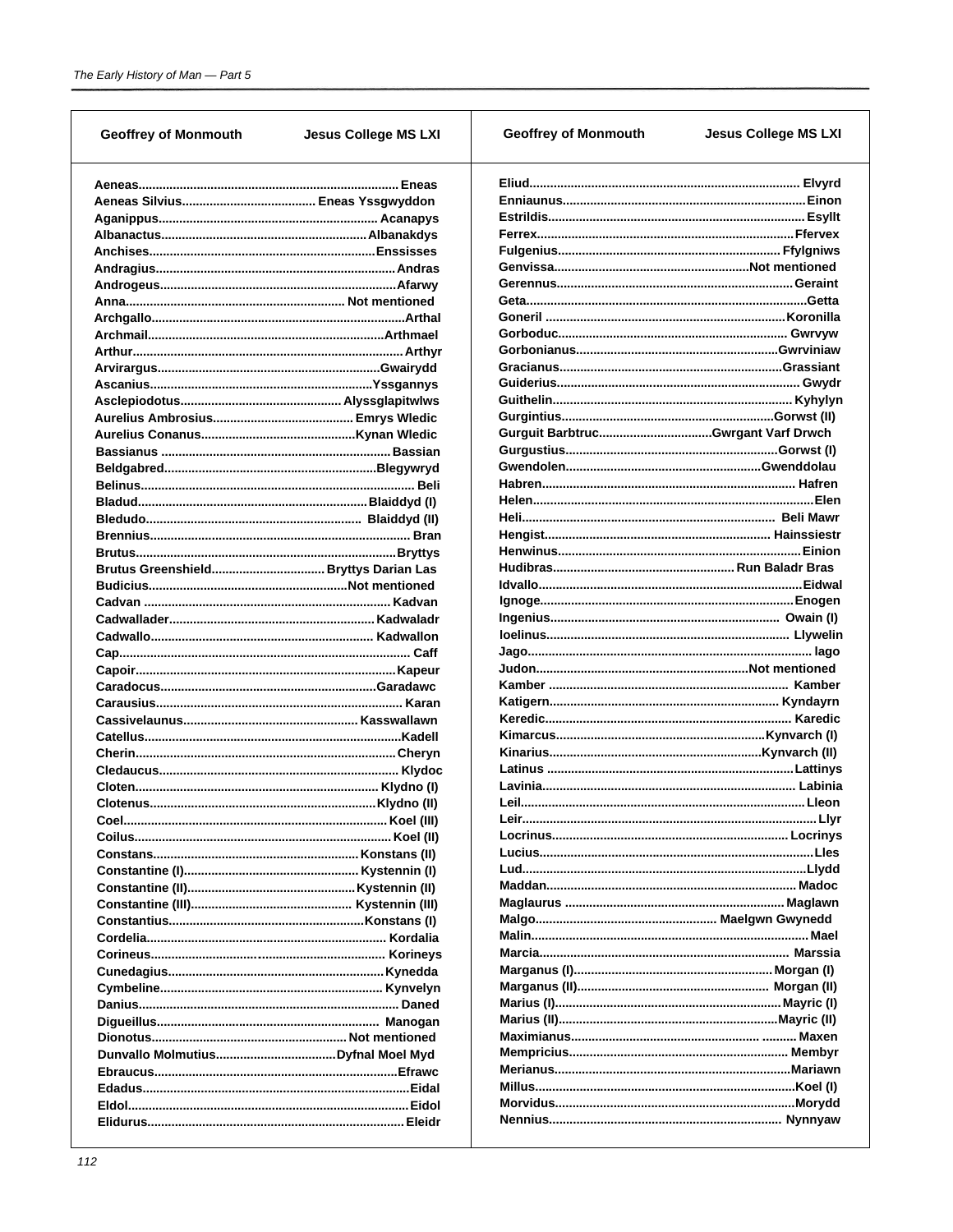| <b>Geoffrey of Monmouth</b> | <b>Geoffrey of Monmouth</b> |
|-----------------------------|-----------------------------|
| Jesus College MS LXI        | Jesus College MS LXI        |
|                             |                             |
|                             |                             |
|                             |                             |
|                             |                             |
|                             |                             |
|                             |                             |
|                             |                             |
|                             |                             |
|                             |                             |
|                             |                             |
|                             |                             |
|                             |                             |
|                             |                             |
|                             |                             |
|                             |                             |
|                             |                             |

\* *Geoffrey listed Penessil as Samuil's successor. But, according to the Welsh chronicle, Penessil is a corruption of the surname benn* Ychel.

*Table 1. Of all the allegations made against Geoffrey of Monmouth, perhaps the most frequent is that he invented the names of his kings and patriarchs. In the Welsh chronicle, however, we see those names preserved in what are essentially their original forms in the early British tongue. Anyone who is familiar with the horrendously difficult pronunciation of Welsh, will find Geoffrey's often successful attempts to Latinise the names for his readers quite admirable. Listed are the names of the early British kings and patriarchs as they appear in Geoffrey, with their exact equivalents in old Welsh as they appear in the chronicles.*

remaining today of the temple of Diana on the island, there are certainly the ruins of a temple to Diana's theological husband, the sun god Apollo. These ruins lie on a prominence some 230 feet above the sea, and:

'. . . *it was from here that the priests of Apollo would hurl themselves into space, buoyed up —so it was said —by live birds and feathered wings. The relationship between the ritual and the god seems obscure, although there was an early connection between Apollo and various birds*. ... *Ovid confirms that the virtues of the flight and the healing waters below the cliff had been known since the time of Deucalion, the Greek Noah*.'<sup>35</sup>

Now, there are definite echoes of this curious and most ancient ritual in the story of one of Brutus' not far removed descendants, Bladud (ca 881 BC – 861 BC) (*Blaiddyd* in the Welsh chronicle). Bladud, it is recorded, made himself pinions and wings and attempted to fly. Predictably, the flight was only a short one, but the important detail is that Bladud was killed as he struck the temple of *Apollo* that once stood in the city known as Troinovantum — present day London.36,37

Yet this is not the only curious detail to emerge from the early British record. What, for example, are we to make of the mention of Greek Fire in the story of Brutus? This appears as *tan gwyllt* in the Welsh chronicle, and as *sulphureas tedas* and *greco igne* in Geoffrey of Monmouth's account.38,39 As Flinders Petrie rightly points out, Greek

Fire was entirely unheard of in Europe before the time of the Crusades. Did an early medieval forger have a lucky guess? I doubt it. And what of the further detailed geographical knowledge of the ancient Greek mainland that the British accounts reveal? The region called *Yssbaradings* in the Welsh chronicle and *Sparatinum* in Geoffrey's version, was anciently known as Thesprotia, an area on the west coast of Greece. Archaeology tells us that the Thesprotians were the earliest inhabitants of the region, their name being perpetuated today in the modern town of Thesprotikon.<sup>40</sup> Moreover, the river *Ystalon* in the Welsh chronicle (*Akalon* in Geoffrey) is the Acheron that flows through the ancient region of Epirus, erstwhile Thesprotia.

Further, there is the name of the king against whom Brutus fought in order to win the freedom of his followers. His name is given as *Pendrassys* in the Welsh chronicle and as *Pandrasus* in Geoffrey.41 I have seen no attempt whatever to identify this king, other than that provided by Morgan who tells us that he was the successor of Agamemnon.42 However, Pandrasus is not, it seems, a proper name at all but a title — a latinisation of *pan Doris* — meaning king of all the Dorians. Again, archaeology tells us that the Dorian Greeks overran this part of the Grecian mainland at just about the same period (13th–12th centuries BC) in which the story of Brutus begins.<sup>43</sup> So it is clear that the name Pandrasus belongs firmly and authentically to the times that are dealt with in the opening portions of the British account.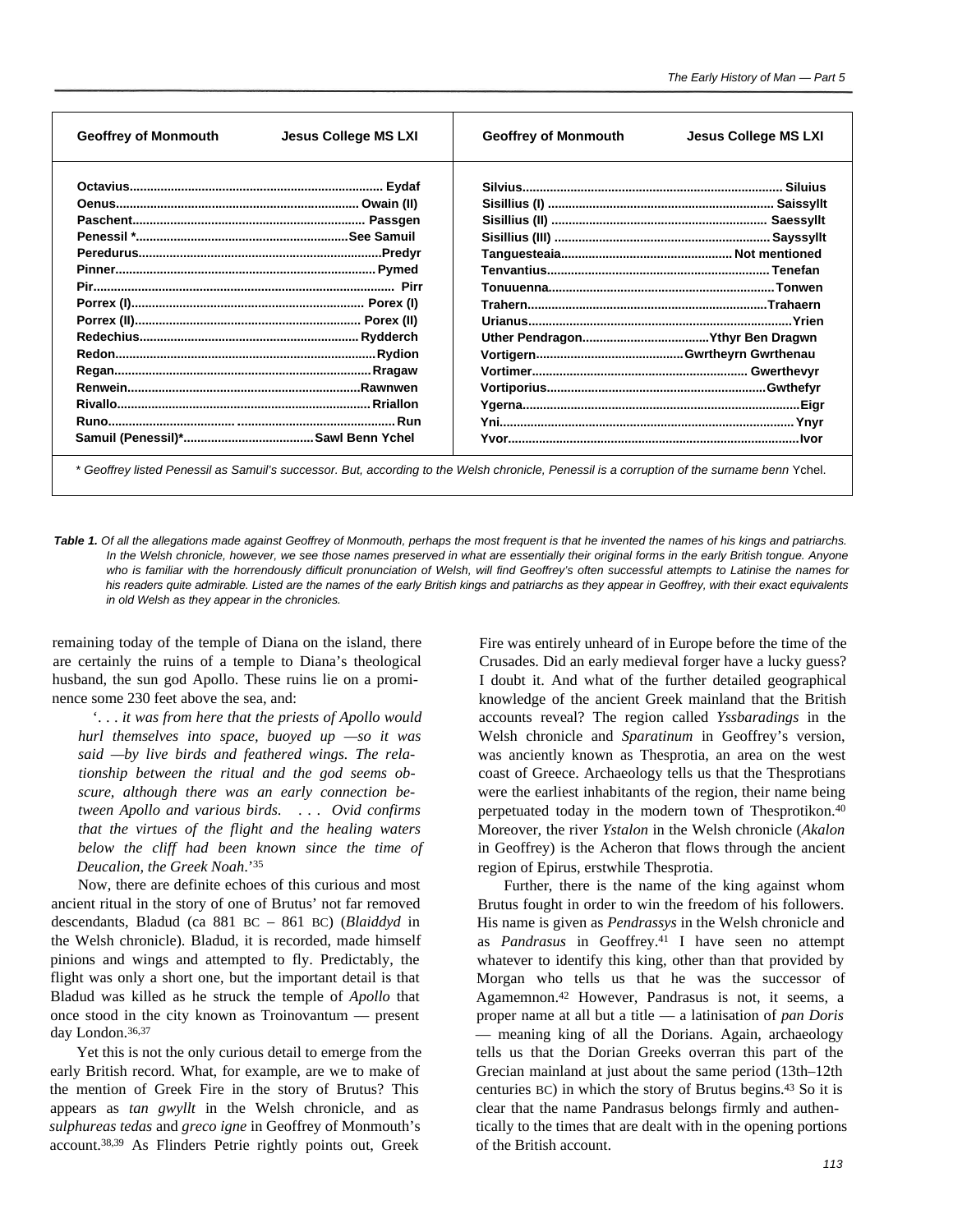Whilst on the subject of the names that are found in Geoffrey of Monmouth's translation, however, it is invariably alleged by modernist scholars that Geoffrey invented most of them. Typical of such treatment is Ashe's comment that:

## *'Geoffrey borrowed the name Cunedagius from a Welsh genealogy, and Rivallo perhaps from a Breton one* . . .'<sup>44</sup>

The Welsh chronicle, however, provides us with the original forms of the names that Geoffrey had to latinise in order to make them intelligible to his Latin readers, and rather than add credence to the modernist notion, they give invaluable evidence of corroboration for Geoffrey's account. In Table 1, I have set out the British kings as their latinised names are given in Geoffrey, and beside them I have set out each name in its original form as it appears in the Welsh chronicle. This should render all further discussion on the subject unnecessary in this particular study. But of further interest to us is yet another modernist assertion regarding the book that Walter of Oxford gave to Geoffrey to translate from British into Latin, an assertion that is seriously in error, namely that:

*'The essential problem with Walter's very ancient book is that we do not possess it.* As *Sir John Lloyd wrote, "no Welsh composition exists which can be reasonably looked upon as the original or even the groundwork, of the History of the Kings of Britain.".'*<sup>45</sup>

However, this assertion, so often repeated by modernist scholars, is belied somewhat by the fact that not only does such a composition exist, but it exists in no less than 58 manuscript versions. The number of medieval Welsh manuscripts that have survived to the present day is not large, and 58 constitutes a considerable percentage of the surviving corpus, so we could be excused for supposing that someone should have noticed them. But happily someone has noticed them. Table 2 gives a list of these manuscripts, the libraries in which they are held, their shelfmarks as they were given in 1929, their provenance, names and shelfmarks previous to this date, and the date in which each copy was made. The list is based upon Griscom's work,<sup>46</sup> and because space obviously precludes any in-depth discussion of each manuscript listed, the reader is referred to Griscom's own treatment of the matter.

All of the medieval Welsh manuscripts in this table omit large chunks of Geoffrey's Latin **Historia**, thus belying any notion, held by some, that they are merely translations of Geoffrey, and not independent translations into medieval Welsh of Geoffrey's original source-book. They contain details that Geoffrey omits, and omit details that Geoffrey includes. Refreshingly, Geoffrey's long and tiresome speeches are almost entirely absent from the Welsh. Equally pleasant is the absence from the source material of one particular section of Geoffrey's **Historia**, namely the **Prophecies of Merlin**. This piece actually intrudes into the Historia at Book 5, chapter 1, and it *114*

occupies every chapter up to the end of Book 7. Geoffrey tells us that he was asked to translate these so-called prophecies by Alexander, the Bishop of Lincoln, who had apparently died by the time Geoffrey issued the first edition of the **Historia** (he speaks of Alexander in the past tense). Why Geoffrey chose to mar his work by inserting these socalled and entirely alien prophecies is beyond me, although we can note in passing that if the surviving Welsh manuscripts were only translations of Geoffrey's **Historia** and nothing more, then how did such a large section of the **Historia** come to be omitted from each and every one of them?

Nor must we forget that Geoffrey's **Historia** contains quotes and references from no less than 28 Roman authors and other works that lay outside his original early British source material. Therefore, whilst undoubtedly making use of Geoffrey's Latin **Historia** as he translated the sourcebook back into the Welsh of his day, Walter would, of course, have ordered the editing out of Geoffrey's additions such as his flowery speeches, the Roman sources and the spurious **Prophecies of Merlin,** which is why today we find none of these things in the medieval Welsh chronicle. They had no place in the original source material, and Walter would have seen no reason why they should be included now. All of which tells us that while Walter, or his appointed scholar, undoubtedly had before him a copy of Geoffrey's **Historia,** he also certainly had the original source-book in the early British tongue which Geoffrey tells us he turned into Latin, but which modernists claim did not exist.

## **NENNIUS: THE** *HISTORIA BRITTONUM*

The importance, however, of establishing the historicity of Geoffrey of Monmouth's **Historia,** and hence that of the Welsh chronicle, lies in the fact that they are both versions of an earlier record that rests firmly upon an equally disparaged source, that of Nennius. If anything, Nennius's source-documents contain material that is far more ancient than that used by Geoffrey and the Welsh chronicle, for whereas Geoffrey and the Welsh chronicle both **begin** their story with Brutus in the 12th century BC, Nennius's account **ends** with Brutus.

In sections 17 and 18 of the **Historia Brittonum,** Nennius traces the descent of Brutus from a line of ancestors that reaches right back to Japheth, a line that we have already considered.<sup>47</sup> However, we should here focus our attention upon a matter only lightly touched upon there namely the four patriarchs that are common to the most ancient sections of both the British and the Irish genealogies. Nennius's source gives their names as Iobaath, Baath, Izrau and Ezra. They were the immediate descendants, according to this source, of Javan, the son of Japheth. In other words, with Javan they constituted the first five generations of patriarchs after the Flood.

Now, we also saw there that these names appeared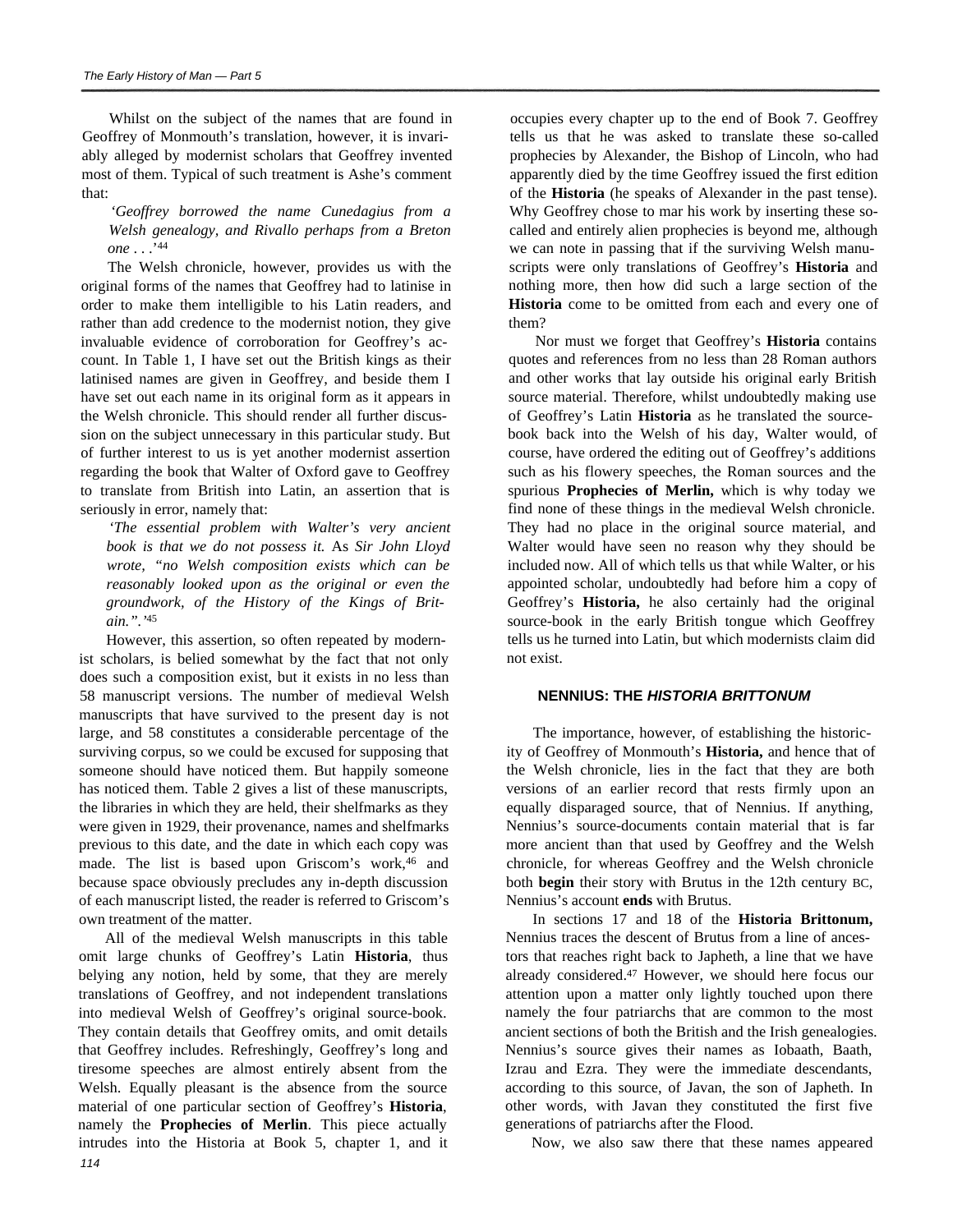|    | THE NATIONAL LIBRARY OF WALES: ABERYSTWYTH, WALES                    |                                  |
|----|----------------------------------------------------------------------|----------------------------------|
| 1. | <b>Dingestow Court Manuscript.</b>                                   | early xiii century               |
| 2. | Peniarth MS. 44 = Hen. 315 (previously 21).                          | early xiii century               |
| 3. | Peniarth MS. 45 = Hen. 536 (previously 29).                          | late xiii century                |
| 4. | Peniarth MS, 46 = Hen, 27.                                           | early xiv century                |
| 5. | Peniarth MS. 21 = Hen. 50 (previously 16).                           | early xiv century                |
| 6. | <b>Peniarth MS, 19 = Hen, 15,</b>                                    | c.1400                           |
| 7. | Peniarth MS, 22 = Hen, 318,                                          | 1444                             |
| 8. | Penjarth MS, 24 = Hen, 175.                                          | 1477                             |
| 9. | Penjarth MS, 23 = Hen, 313.                                          | mid. xv century                  |
|    | 10. Peniarth MS, 25 = Hen, 305.                                      | c.1500                           |
|    | 11. Peniarth MS, 212 = Hen, 319.                                     | c. 1565                          |
|    | 12. Peniarth MS, 168 = Hen, 437.                                     | 1589-1590<br>late xvi century    |
|    | 13. Peniarth MS, 118 = Hen, 518.<br>14. Peniarth MS, 261 = Hen, 446. | xvi century                      |
|    | 15. Peniarth MS, 260 = Hen, 442.                                     | xvi century                      |
|    | 16. Peniarth MS, 162 = Hen, 354.                                     | late xvi century                 |
|    | 17. Peniarth MS. 266 = Hen. 55 (previously 3).                       | 1634                             |
|    | 18. Peniarth MS. 314 = Hen. 293 (previously 87 & 21).                | 1634-1641                        |
|    | 19. Peniarth MS. 264 = Hen. 272 (previously 2, 55 & LX).             | 1635-1636                        |
|    | 20. Peniarth MS. 265 = Hen. 439 (previously i, 72 & LIV).            | 1641                             |
|    | 21. Peniarth MS. 270 = Hen. 530.                                     | ????                             |
|    | 22. Llanstephan MS. 1 = Shirburn Castle MS. 113 C. 18.               | early xiii century               |
|    | 23. Llanstephan MS. 5 = Shirburn Castle MS. 34.                      | early xiv century                |
|    | 24. Llanstephan MS. 188.                                             | mid. xvi century                 |
|    | 25. Llanstephan MS. 195.                                             | c.1570                           |
|    | 26. Llanstephan MS. 59 = Shirburn Castle C. 7.                       | late xvi century                 |
|    | 27. Llanstephan MS. 129 = Shirburn Castle D. 17.                     | early xvii century               |
|    | 28. Llanstephan MS. 137 = Shirburn Castle D. 12.                     | c.1640                           |
|    | 29. Llanstephan MS. 149 = Shirburn Castle D. 15.                     | c.1700                           |
|    | 30. Mostyn MS. 117.                                                  | late xiii century                |
|    | 31. Mostyn MS. 116.                                                  | early xiv century<br>xvi century |
|    | 32. Mostyn MS. 109.<br>33. Mostyn MS. 159.                           | 1586-1587                        |
|    | 34. Mostyn MS. 115.                                                  | xvii century                     |
|    | 35. Mostyn MS. 211.                                                  | c.1685                           |
|    | 36. Panton MS. 9.                                                    | c.1760                           |
|    | 37. Panton MS, 68.                                                   | xviii century                    |
|    | 38. The Book of Basingwerk MS.                                       | xiv & xv centuries               |
|    | 39. Additional MS, $13 - B =$ Williams MS, 216.                      | early xvii century               |
|    | 40. Additional MS, $11 - D =$ Williams MS, 213.                      | 1694                             |
|    | 41. Additional MS, 312 = Williams MS, 514.                           | early xviii century              |
|    | 42. Additional MS. $23 - B =$ Williams MS. 227.                      | c.1775                           |
|    | <b>FREE PUBLIC LIBRARY: CARDIFF, WALES</b>                           |                                  |
|    | 43. Cardiff (Havod) MS. 1.                                           | early xiv century                |
|    | 44. Cardiff (Havod) MS. 2.                                           | xv century 'or earlier'          |
|    | 45. Cardiff (Havod) MS. 21.                                          | 1641                             |
|    | 46. Cardiff MS. 21 = Phillipps 13720, part III.                      | 1569                             |
|    | 47. Cardiff MS. 61 = (Tonn 21).                                      | 1734                             |
|    | 48. Cardiff MS. 62 = (Tonn 22).                                      | 1754                             |
|    | <b>JESUS COLLEGE LIBRARY: OXFORD</b>                                 |                                  |
|    | 49. MS. CXI = 1 Hist. MSS. Com., Rep of MSS Welsh Lang               | c.1380                           |
|    | 50. MS. CXLI = 6 Hist. MSS. Com., Rep of MSS Welsh Lang              | c.1471                           |
|    | 51. MS. LXI = 8 Hist. MSS. Com., Rep of MSS Welsh Lang               | late xv century                  |
|    | 52. MS. XXVIII = 19 Hist. MSS. Com.                                  | 1695                             |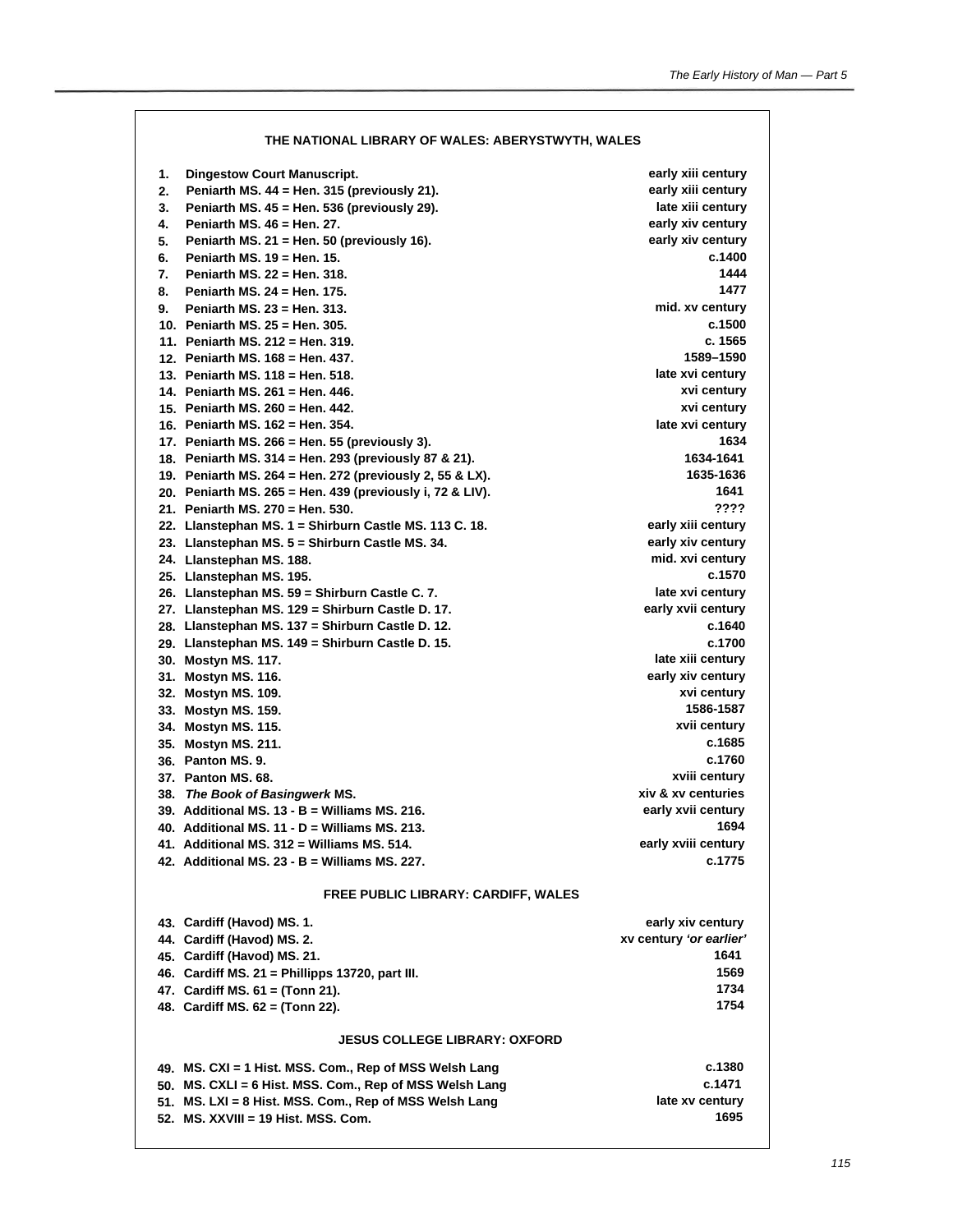| early xiv century | 53. Additional MS. 19,709 = MS. 14, Hist. MSS. Com.    |
|-------------------|--------------------------------------------------------|
| xiv century       | 54. Cotton, Cleopatra B. V., = MS. 15, Hist. MSS. Com. |
| early xvi century | 55. Additional MS. 14,903 = MS. 17, Hist. MSS. Com.    |
| late xvi century  | 56. Additional MS. 15,566 = MS. 16, Hist. MSS. Com.    |
| post 1632         | 57. Additional MS. 14,872 = MS. 41, Hist. MSS. Com.    |
| xviii century     | 58. Additional MS. 15,003                              |

*Table 2. Medieval Welsh versions of Geoffrey's source-book*

likewise in an altogether independent source, namely the earliest portion of the Irish royal genealogy, where they appear as Baath, Jobhath, Easru and Sru. Here, however, we notice an immediate discrepancy, or an apparent discrepancy at any rate, between the British and Irish sources, for the Irish source differs slightly from the British in showing these four patriarchs to have been the immediate descendants not of Javan, but of Magog, another son of Japheth. They nevertheless agree with the British source in placing these patriarchs firmly within the first five generations after the Flood. But which is right, the British source which traced the descent of these patriarchs from Javan, or the Irish source, which traced it to Magog? The surprising answer is that they both are right!

The discrepancy is explained by the fact that there was certainly a mixing of the various patriarchal lines before Babel. It was only after Babel that the nations were separated. From that moment in time, the pedigrees branched away from each other in a markedly emphatic way. Previously, however, the families of mankind had attempted to unite into a single people, which was their expressed intent of course,<sup>48</sup> and the dispersal of the nations as recorded in Genesis happened for the precise purpose of preventing this unification.

Of further interest is the fact that the dispersal is depicted in Genesis as having occurred during the fifth generation after the Flood, and we note in these early genealogies that it is precisely after the fifth generation that the Irish and British pedigrees diverge in this most pointed manner in exact accordance with Genesis. The four patriarchs noted, then, were clearly the pre-Babel founders of both the Irish and European Celts, which should give us some idea of the extreme antiquity as well as the reliability of the material contained in both Nennius and the Irish chronicles.

Further corroborative evidence for Nennius's sources is considered in Table 3, where I have brought together genealogies from no less than five diverse and ancient sources (two from Nennius) which together show the descent of certain patriarchs whose names bridge the gap between Japheth and Brutus. Three of these sources begin with the same original, namely Japheth, otherwise remem-

bered as Jupiter amongst the ancient and pagan Latin races, and two of them end with Brutus, the founder of the early Britons. All of the sources differ from one another in many and various points, which rules out inter-dependency. However, they also independently agree on many important points, which demonstrates the historicity of the patriarchs listed. Now, if it were at all possible to cite a comparable case where ancient patriarchs are commonly listed amongst such diverse and independent sources, then there can be little doubt that their historicity would be accepted without further question by modern scholars. After all, the historicity of many other characters from the ancient world is accepted on much less evidence than this. Indeed, their historicity is accepted, more often than not, merely upon the single appearance of a name without any other corroborative evidence being required. And yet the genealogies set out in Table 3 that present the historian with such uniquely comprehensive and corroborative evidence are commonly rejected as myth and fable. Perhaps the reason for this is better pondered upon than stated, but we see exactly the same treatment meted out to other similar pedigrees, namely . . .

## **THE DANISH AND NORWEGIAN RECORDS**

Previously,<sup>49</sup> we also took note of the genealogies of six Anglo-Saxon royal houses that traced their descent from Woden. Moreover, we noted that the lineage of Woden himself had also been preserved, and that this was traced back to Noah and Japheth, Japheth being known to the pagan Saxons as Sceaf.<sup>50</sup> We shall here expand on this lineage by noting the recorded descent of the pagan Danish and Norwegian kings. The royal ancestral list of Denmark and Norway is set out in Table 4, which contains five other ancestral lists. The source for each list is given beneath the main table, but it will be noticed that three of the lists are of Anglo-Saxon origin, one early British, one Danish and the other Icelandic, that is, six lists from four nations.

The first thing that we notice as we examine Table 4 is the astonishing points of similarity, and yet the obvious differences, between the lists. Each of them contains gaps, but never the same series of gaps, and each of their names is included in at least one other of the lists (with the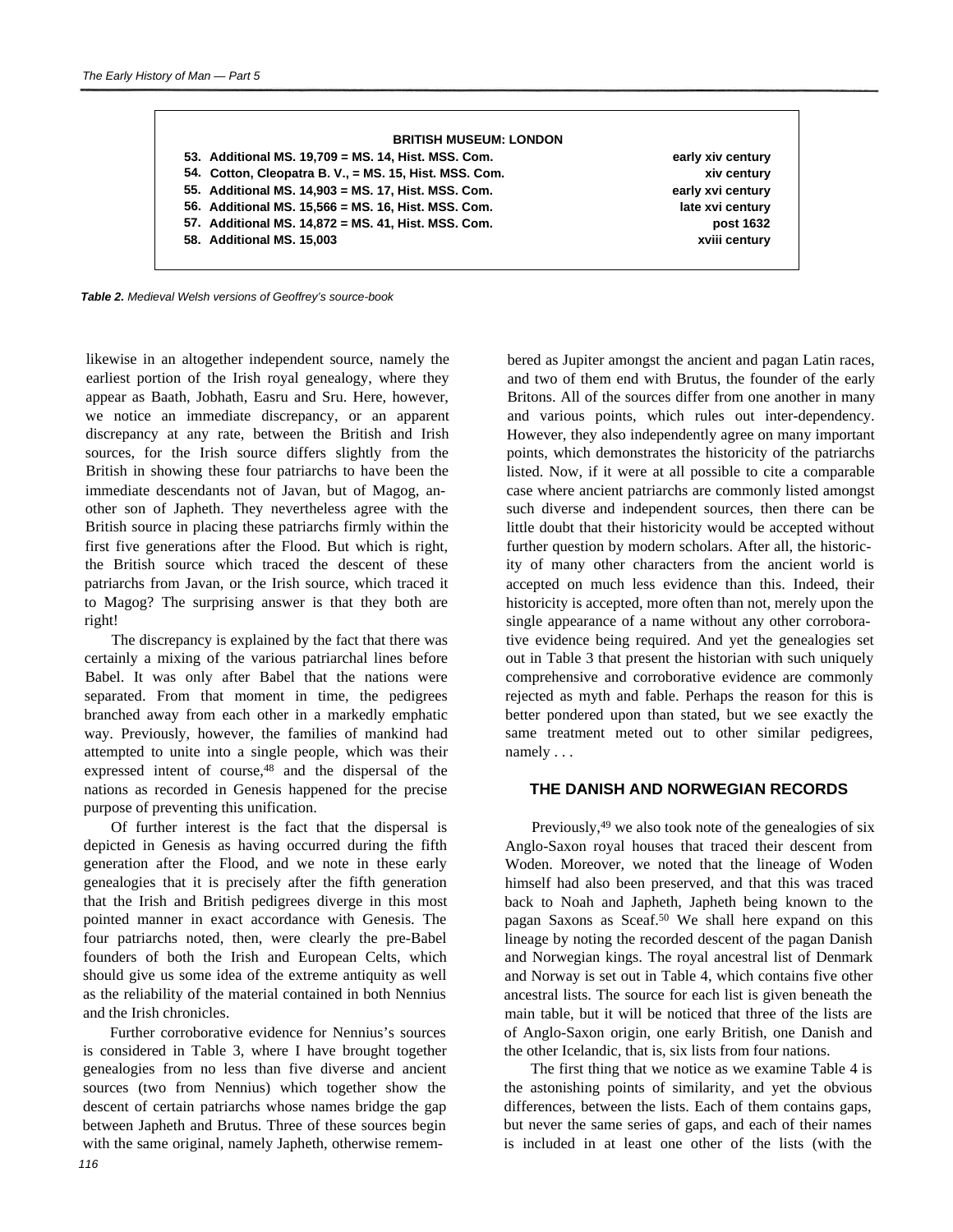

*Table 3. The British genealogy from Japheth to Brutus, from:*

*The Aeneid (see Bibliography).* 

- \*\* *Geoffrey of Monmouth's History of the Kings of Britain (see Bibliography) and Jesus College MS LXI, the so-called Tysilio Chronicle.*
- *\*\*\* The Early History of Rome (see Bibliography).*

exceptions of *Freawine* and *Fodepald).* Moreover, we should also note that the names always appear in exactly the same sequence whatever their source. There is neither confusion nor discrepancy over the chronological order of each successive generation. But there is one thing that these lists clearly are not, and that is mere copies of the same (allegedly fraudulent) Christian source.

It may be argued with conviction that Asser's list is merely a latinised version of that which appears in the **Anglo-Saxon Chronicle,** even though Asser includes two patriarchs that the Chronicle omits. But that cannot be argued for Ethelweard's list, since that omits no less than seven important patriarchal names. Moreover, one of those omissions concerns the name of Noah, so it cannot be argued that Ethelweard's source-document was a pious

forgery, for surely the object of such forgery would be to *include* biblical names, not omit them, and Ethelweard himself had the integrity not to add Noah's name in conformity with other lists and traditions of which he was undoubtedly aware.

Exactly the same goes for the Edda list. That too omits the name of Noah, yet accurately passes down the names of most of the other patriarchs, Sceaf or Seskef included. Further to which is the consideration that the Edda list is an Icelandic, as opposed to an English or Danish, record of patriarchal descent. Allowing for obvious linguistic variations, however, each name is recognisably that of a patriarch whose name also appears in the lists of Denmark and England. The third list that omits the name of Noah, as well as other patriarchs, is that preserved in Nennius, and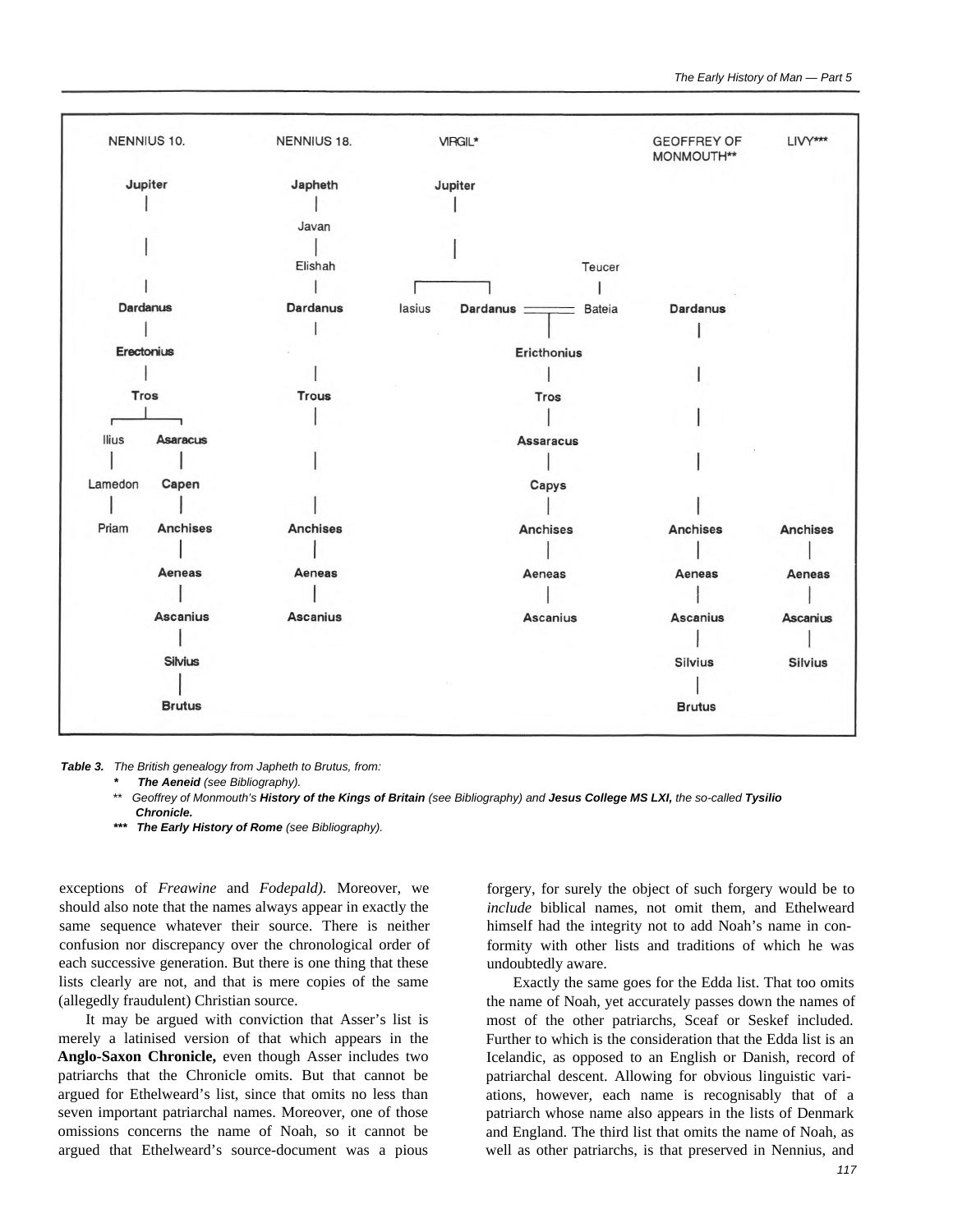| ASS          |          | <b>WSC</b>                   |          | LAN             |          | ETH                           |          | <b>EDD</b>               |          | <b>NEN</b>                         |  |
|--------------|----------|------------------------------|----------|-----------------|----------|-------------------------------|----------|--------------------------|----------|------------------------------------|--|
| Noe          | $\equiv$ | Noe                          | $=$      | <b>Noa</b>      | $\equiv$ | $\ddot{?}$                    | $\equiv$ | $\overline{\phantom{a}}$ |          | $\overline{\phantom{a}}$           |  |
| Seth         | $\equiv$ | Sceaf                        | $=$      | <b>Seskef</b>   | $=$      | $\ddot{\cdot}$<br>Scef        | $=$      | Seskef                   |          | ?                                  |  |
| Beduuig      | $\equiv$ | Bedwig                       | $=$      | <b>Bedvig</b>   | $=$      | :<br>?                        | $=$      | Bethvig                  |          | ?                                  |  |
| Huala        | $=$      | Hwala                        | $=$      | ?               | $\equiv$ | ?                             | $=$      | ?                        |          | ?                                  |  |
| Hathra       | $\equiv$ | Hathra                       | $\equiv$ | Athra           | $\equiv$ |                               | $=$      | Athra                    |          | ?                                  |  |
| Itermod      | $\equiv$ | Itermon                      | $=$      | Itermann        | $=$      | 7                             | $=$      | Itrmann                  |          | $\boldsymbol{?}$                   |  |
| Heremod      | $=$      | Heremod                      | $\equiv$ | Heremotr        | $\equiv$ | ?                             | $=$      | Heremóth                 |          | ?                                  |  |
| Sceldwea     | $=$      | Scealdwea                    | $\equiv$ | <b>Scealdna</b> | $\equiv$ | Scyld                         | $\equiv$ | Skjaldun                 |          | ?                                  |  |
| <b>Beauu</b> | $\equiv$ | <b>Beaw</b>                  | $=$      | <b>Beaf</b>     | $\equiv$ | Beo                           | $=$      | Bjár                     |          | ?                                  |  |
| Taetuua      | $=$      | Taetwa                       | $\equiv$ | ?               | $\equiv$ | Tetuua                        | $\equiv$ | ?                        |          | ?                                  |  |
| Geata        | $\equiv$ | Geata                        | $\equiv$ | Eat             | $\equiv$ | Geat                          | $\equiv$ | Ját                      |          | Geta                               |  |
| Godwulf      | $=$      | Godwulf                      | $=$      | Goldufi         | $\equiv$ | Goduulfe                      | $=$      | Guthólfr                 | $\equiv$ | $\ddot{\cdot}$<br>$\boldsymbol{?}$ |  |
| ?            |          | ?                            |          | ?               |          | ?                             |          | ?                        |          | Fodepald                           |  |
| Finn         | $\equiv$ | Finn                         | $\equiv$ | Finn            | $=$      | Fin                           | $\equiv$ | Finn                     |          | :<br>Finn                          |  |
| Frithuwulf   | $\equiv$ | $\ddot{\cdot}$<br>Frithuwulf | $\equiv$ | ?               | $=$      | Frithouulf                    | $=$      | ?                        |          | Fredulf                            |  |
| ?            | $\equiv$ | Freawine                     | $=$      | ?               | $=$      | ?                             | $\equiv$ | ?                        |          | ?                                  |  |
|              |          |                              |          |                 |          |                               |          | Fríallaf                 |          |                                    |  |
| Frealaf      | $\equiv$ | Frealaf                      | $\equiv$ | Frealaf         | $=$      | Frealaf                       | $=$      | $\ddot{\cdot}$           |          | Frealaf<br>:                       |  |
| Frithowald   | $\equiv$ | Frithuwald<br>$\ddot{\cdot}$ | $=$      | ?               | $\equiv$ | Frithouuald                   | $=$      | ?<br>÷                   |          | ?                                  |  |
| Uuoden       | $=$      | Woden                        | $\equiv$ | Voden           | $=$      | Uuothen                       | $\equiv$ | Othin                    |          | Woden                              |  |
|              |          |                              |          |                 |          |                               |          |                          |          |                                    |  |
|              |          | Niodr i Noatunum             |          |                 |          | <b>Skioldr</b>                |          |                          |          |                                    |  |
|              |          | Yngvifraeyr                  |          |                 |          | Fridleifr                     |          |                          |          |                                    |  |
|              |          | Jorundr                      |          |                 |          | $\mathbf{I}$<br>Fridefrode    |          |                          |          |                                    |  |
|              |          | Aun                          |          |                 |          | Frode Fraekni                 |          |                          |          |                                    |  |
|              |          | <b>Egill Tunnadolgr</b>      |          |                 |          | Ingialdr Starkadar            |          |                          |          |                                    |  |
|              |          | Ottarr Vendilkraka           |          |                 |          |                               |          |                          |          |                                    |  |
|              |          | <b>Athils at Uppsaulum</b>   |          |                 |          | <b>Royal House of Denmark</b> |          |                          |          |                                    |  |
|              |          | Eysteinn                     |          |                 |          |                               |          |                          |          |                                    |  |
|              |          | Yngvarr                      |          |                 |          |                               |          |                          |          |                                    |  |
|              |          | Haralldr Harfagri            |          |                 |          |                               |          |                          |          |                                    |  |
|              |          |                              |          |                 |          |                               |          |                          |          |                                    |  |
|              |          |                              |          |                 |          |                               |          |                          |          |                                    |  |
|              |          | <b>Royal House of Norway</b> |          |                 |          |                               |          |                          |          |                                    |  |

*Table 4. The royal ancestral list of Denmark and Norway.*

*ASS = Asserius, De Rebus Gestis Alfredi. (W. H. Stevenson, editor, Oxford, 1904, cap. 1.* —*cit. also Klaeber, p. 254, see Bibliography.)* WSC = *British Museum Cotton MS. Tiberius. A. vi. folios 1–34. The names* of Frithuwulf, Freawine and Frithuwald *set in italics are supplied*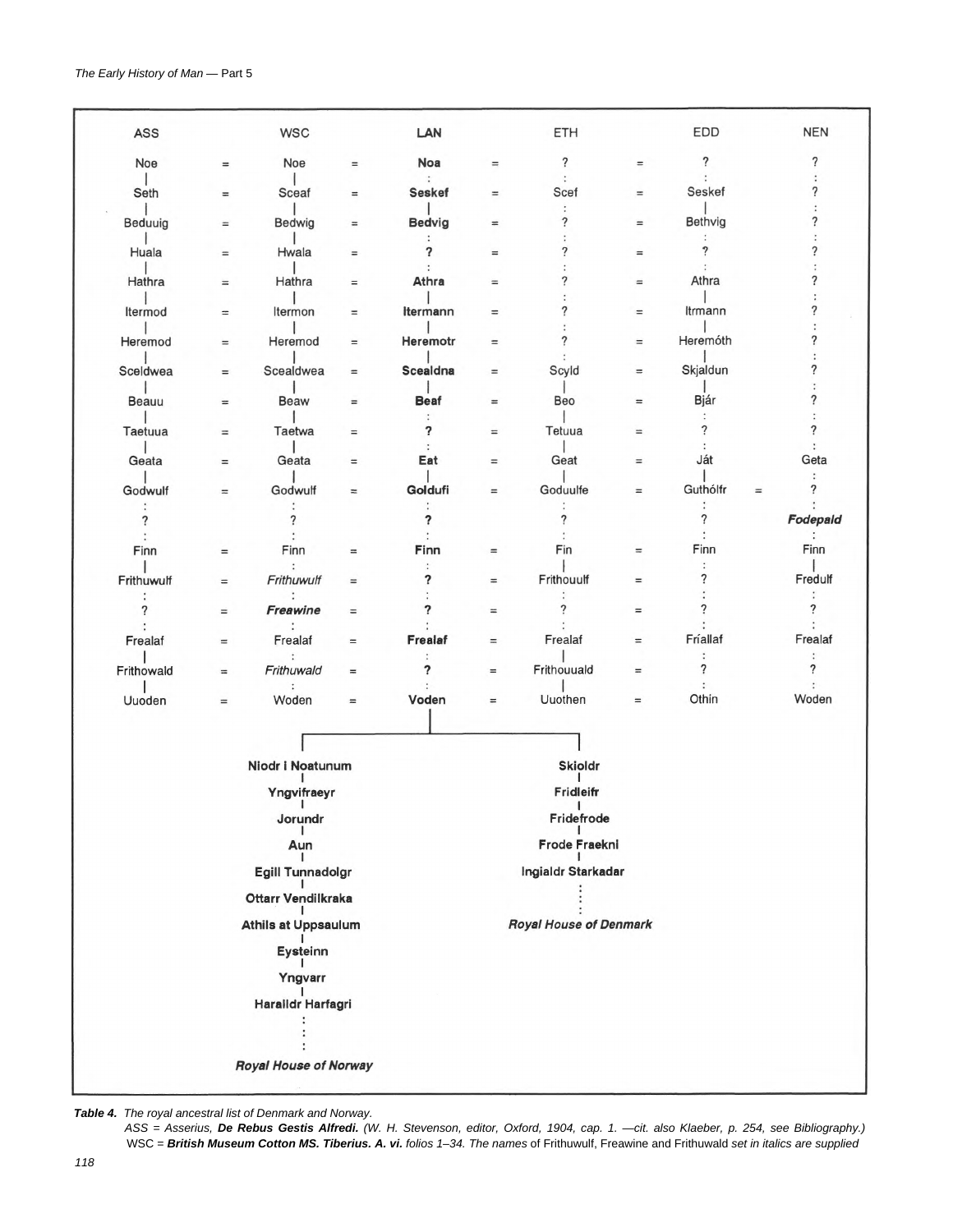*from other manuscripts in the Anglo-Saxon Chronicle series.*

- *LAN* = *Vetustissima Regum Septentrionis Series Langfethgatal dicta,* Scriptores Rerum Danicarum Medii Ævi., *Jacobus Langebek, (editor), Vol. I, Hafniae, 1772, pp. 1-6 (cit. also Klaeber, pp. 260-261).*
- *ETH = Fabii Ethelwerdi Chronicorum libri quattuor,* Monumenta Historica Britannica, *Vol. 1, 1848, lib. iii. cap. iii. p. 512 (cit. also Klaeber, p. 254).*
- *EDD = Prose Edda,* Corpus Poeticum Boreale *(see Klaeber, p. 256).*
- *NEN* = *Nennius, Historia Brittonum, Section 31, Harleian MS. 3859. cit. Klaeber, p. 255 (see bibliography). (See also* Nennius, British History and the Welsh Annals, *J. Morris [editor and translator], Phillimore, Chichester, 1980, p. 26 [English] and p. 67 [Latin].)*

we shall consider this shortly.

The very diversity of the nations from which these lists emerge argues powerfully against the charge of invention, for it is safe to assume that if these various peoples were inventive and unscrupulous enough to force the records of their own descent, then they were surely inventive enough to make up their own stories and not have to copy those of other, rival, nations that were in any case difficult to get to. The various sagas and fictions that have come down to us from these countries show diversity enough, and reveal in that diversity their particular national bias. That is only to be expected. But these lists, these ancestral pedigrees, show no such diversity, save that of linguistic variation and genealogical gaps, which again are only to be expected. And if it is to be argued that these lists are virtually identical because the Norse peoples shared a common heritage, then that only argues more forcefully *against* their invention and *for* the extreme antiquity of the material contained within them, for that would have to go back to the times before these nations diversified and went their separate ways.

It is a sobering thought that under any other circumstances, the historicity of these common patriarchs would be accepted unreservedly on the basis of such evidence. Indeed, and as is the case with the other records we have considered, they would normally be accepted on much less evidence. And yet in this case, and over each one of these lists, the cry is invariably sent up of forgery, fraud and invention, which in itself may tell us more about the real historicity of these documents than a thousand learned works on the subject. For example, Keynes's and Lapidge's assertion51,52 that the Seth in Asser's list is synonymous with the Shem of Luke's gospel (and therefore the Sceaf of all the other lists) becomes laughable when seen in the context of these other lists, where it is revealed that if that is truly the case, then the Danes, Saxons and Icelanders must *all* have been claiming a Semitic descent for themselves. Few scholars, I think, would want to risk their reputations on *that* assertion! But we should note that when charges similar to those made by Magoun, Keynes and Lapidge *et al.* are set out before the reader, they are invariably made in isolation with little or no explanatory evidence to support them. Speculation is the sole argument, and it is left merely for the uninformed reader to conclude, after a sometimes tortuous exercise in word-play, that such tables of descent must be mythical, and that no serious scholar or intelligent layman would accept these records (or the book of Genesis which they corroborate) as serious history.

But what evidence is there for the true age of the

material contained in these records, for if that material, demonstrably rather than suspiciously, dates from after the time when the Saxons (and now the Danes, Norwegians and Icelanders) were converted to Christianity, then it would admittedly be difficult to refute the modernist charge of Christian compilation and fraudulent use. So we will here note certain items of external and internal evidence concerning these patriarchal lists that will demonstrate their definitely pre-Christian origin.

We will begin our considerations with the most fragmented of the lists, that of Nennius. It is given in section 31 of Nennius's **Historia Brittonum**, and is a copy from a now lost record, **The Kentish Chronicle**.

It is a near-contemporary account of the arrival of Hengist on the Isle of Thanet, and it notes the decidedly pagan ancestry that the newly-arrived Saxons claimed for themselves. But the date of this document is the most crucial point, for the landing of Hengist took place in the very middle of the fifth century, and as Morris says,

*'There is no other sign'* (apart from the ancestral list) *'that the text owed anything to English records; and the British knowledge of Kent cannot have lasted long beyond the 6th century, if so long.*' 53

In other words, we can be certain that at least the Woden-Geat line was in place amongst the Saxons by the mid-fifth century at the very latest, long before the Christianisation of the Saxons. In fact, we would know from this that the ancestral list would itself date from much earlier times.<sup>54</sup> The list itself, as preserved in Nennius, displays certain internal evidences of a more extreme antiquity. For example, there is the curious appearance of the name Fodepald in Nennius's original Latin list, which Morris translates into English as Flocwald.<sup>55</sup> We meet with a curious corruption of this name in Henry of Huntingdon where he renders the name Folcwald.<sup>56</sup> All of which more than strongly hints at an ancient source that by Nennius's day was rendered illegible in places by damage and time. Folcwald does not appear in the **Anglo-Saxon Chronicle**. But it does appear in the Saxon epic poem **Widsith** (line 27), where the phrase *'Finn Folcwalding'* is given, and in the poem **Beowulf** (line 1089). So for Folcwald not to be noticed in any other list hints at a great antiquity for the name rather than some scribal innovation (which would hardly be tolerated in any age). In short, Folcwald, as is sometimes alleged, is not at all the equivalent of Godwulf. That Godwulf is omitted from Nennius is no more suspicious than any other genealogical gap, but that Folcwald is (almost) uniquely remembered there whilst forgotten else-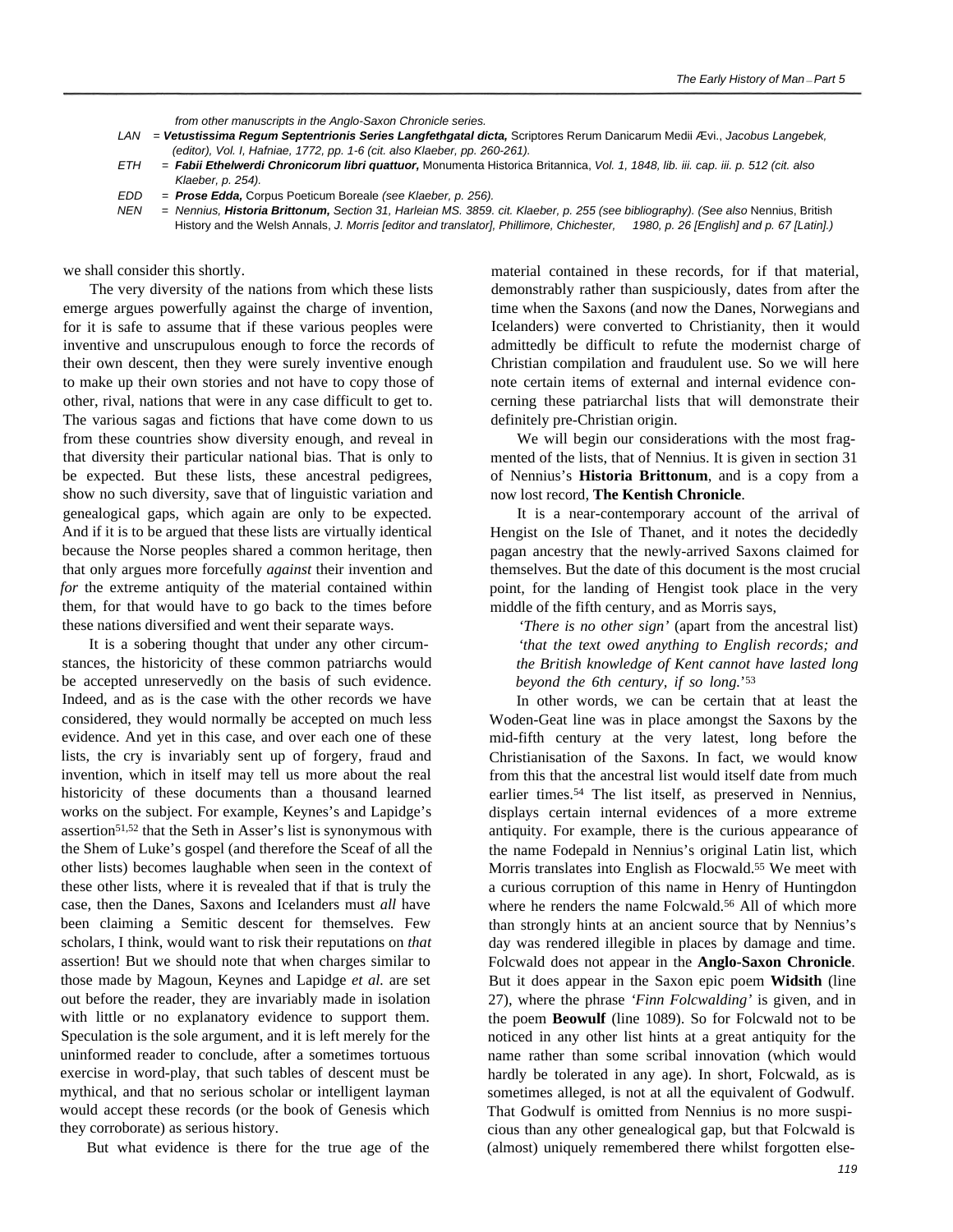where, is of great significance when estimating the age of Nennius's source-document. (It could not have been copied from the later Saxon records.) Of equal significance is the unabashed way in which it is so early stated in Nennius's source that the Saxons worshipped Geat as a deified ancestor. It came across to the British annalist who originally recorded the information as a shocking fact. Indeed, as far as the Britons were concerned, it characterised the Saxons even more than their rapacity and violence, for it was one of the first facts about the Saxons of which the early Britons, who were themselves certainly Christian by the mid-fifth century AD, became aware. Thus it is clear that such idolatrous practices are not the manufactured accusations of later Christian writers. It is equally clear that the Saxons themselves would have revered their ancestral lists just as much as the ancestors whose names were enshrined therein, making tampering and falsifying a most unlikely event.

Which brings us to the Icelandic list. There we encounter a much fuller pedigree that carries the lineage of Othin (that is, Odin or Woden) back to Seskef. The name Seskef is itself merely a variant of the Saxon Sceaf, who we noticed previously as the biblical Japheth. But notice that the Icelandic list does not go back to Noah, an omission that places it right outside the pale of *'pious'* forgeries.

Iceland was first colonised by Norwegian Vikings in the 870s, and it cannot be pretended by any stretch of the imagination that either the Norwegian or Danish Vikings were Christian by this time. As in the case of the Saxon Sceaf, the Icelandic Seskef is a form of Japheth's name that would not have been used by any Christian forger who wished to falsify the records, for the Christian Icelanders, like the Christian Saxons, would have known Japheth under the Latin-cum-Hebrew form of his name, Iafeth, and not under the more ancient form that appears in the ancestral lists.

But the Icelandic list is practically identical to that of Norway and Denmark, and it is interesting to consider just some of the characters whose ancestral tree this was. For example, just before the Norwegian settlement of Iceland in the 870s there lived one famous and decidedly pagan Viking who went by the name of Ragnar Lothbrok, known affectionately amongst his torture victims as *'Hairy Breeches'.* His son, Ivor the Boneless (the *Ingware* of the **Anglo-Saxon Chronicle)** is on record as having once committed the pagan *Rite of the Blood-eagle* upon the living bodies of kings Aelle of Northumbria and Edmund of East Anglia.<sup>57</sup> This was a sacrificial rite to Odin, and it involved cutting out the lungs of each living victim and laying them out on his shoulders so that they resembled the outspread wings of an eagle. And it was such men as these who counted it an inestimable honour to be able to trace their descent from such patriarchs as Odin (Woden), Geat, Seskef and, in the case of the Norwegians and Danes, Noa. No friends of Christians these, and it is impossible to believe that they would have looked on as anyone, Christian or pagan, *120*

tampered with the sacred lists in which were enshrined the very ancestral gods of the nation — gods to whom even kings were sacrificed. The allegation of forgery and tampering is easy enough to make, but passing difficult to realise from a purely historical perspective.

## **CONCLUSION**

It is simply impossible to imagine that any form of tampering with the royal lists would have been permitted in such an age and amongst such peoples as these, and when we consider the purity and strictness with which these records were kept even when they were transposed from one language into another, and the almost non-existent corruption of the names over the centuries, then such imaginings seem even more detached from reality. Indeed, it must stand as a lasting tribute to those pagan scholars who were entrusted with the keeping of the ancient pedigrees that these lists remained so pure and uncorrupted.

## **REFERENCES**

- 1. Cooper, W. R., 1991. The early history of man Part 2. The Irish-Celtic, British and Saxon chronicles. CEN Tech. J., 5(1):2–28.
- 2. Flinders Petrie, W. M., 1917. Neglected British history. Proceedings of the British Academy, vol. viii, published by Humphrey Milford at the Oxford University Press, pp. 1–28.
- 3. Manley Pope, 1862. A History of the Kings of Ancient Britain, Simpkin, Marshall & Co., London, p. 153.
- 4. Roberts, P., 1811. Chronicle of the Kings. The sole surviving copy is at the Bodleian library, shelfmark Douce T., 301. (A poorly edited second edition of this was brought out by Manley Pope, Ref. 3. As poor as his edition is, however, (Manley Pope interpolated comments of his own without marking them as such in the text, and he makes no acknowledgement whatever to Peter Roberts, whose translation he has clearly filched), Manley Pope does provide some very informative notes from pp. 155–216.
- 5. Jones, Canon R. E., 1929. Untitled Literal Translation of Jesus College MS. LXI, (now at the Bodleian Library, Oxford). His untitled translation is a literal rendering into English of the Welsh text, and forms part of Griscom's book, Ref. 7 (pp. 317–536). Canon Jones died in New York in 1929, the year of his translation's publication. It is a work of major literary merit, and deserves great distinction.
- 6. Handford, S. A. and Gardner, J. F., 1982. Caesar: The Conquest of Gaul, Penguin Classics, London, pp. 99–100.
- 7. Thorpe, Lewis (tr.), 1966. Geoffrey of Monmouth: The History of the Kings of Britain, Penguin Classic, London, p. 108.
- 8. Manley Pope, Ref. 3, p. 60.
- 9. Morris, J., 1980. Nennius: British History and the Welsh Annals, Phillimore, Chichester, p. 23.
- 10. Handford and Gardner, Ref. 6, pp. 102–103.
- 11. Handford and Gardner, Ref. 6, pp. 111–112.
- 12. Thorpe, Ref. 7, p. 110. 13. Manley Pope, Ref. 3, p. 60. As Flinders Petrie, Ref. 2, points out, while the shift in date may be due to tradition, it cannot agree with copying.
- 14. Thorpe, Ref. 7, pp. 112–113 has Odnea.
- 15. Manley Pope, Ref. 3, pp. 61, 180–181.
- 16. Handford and Gardner, Ref. 6, p. 87.
- 17. Handford and Gardner, Ref. 6, p. 110.
- 18. Manley Pope, Ref. 3, p. 61, *'Caesar was compelled to fly.'*
- 19. Thorpe, Ref. 7, pp. 236, 245–246.
- 20. Manley Pope, Ref. 3, p. 122.
- 21. Cottrell, L., 1958. The Great Invasion, Evans Bros, London, pp. 63–